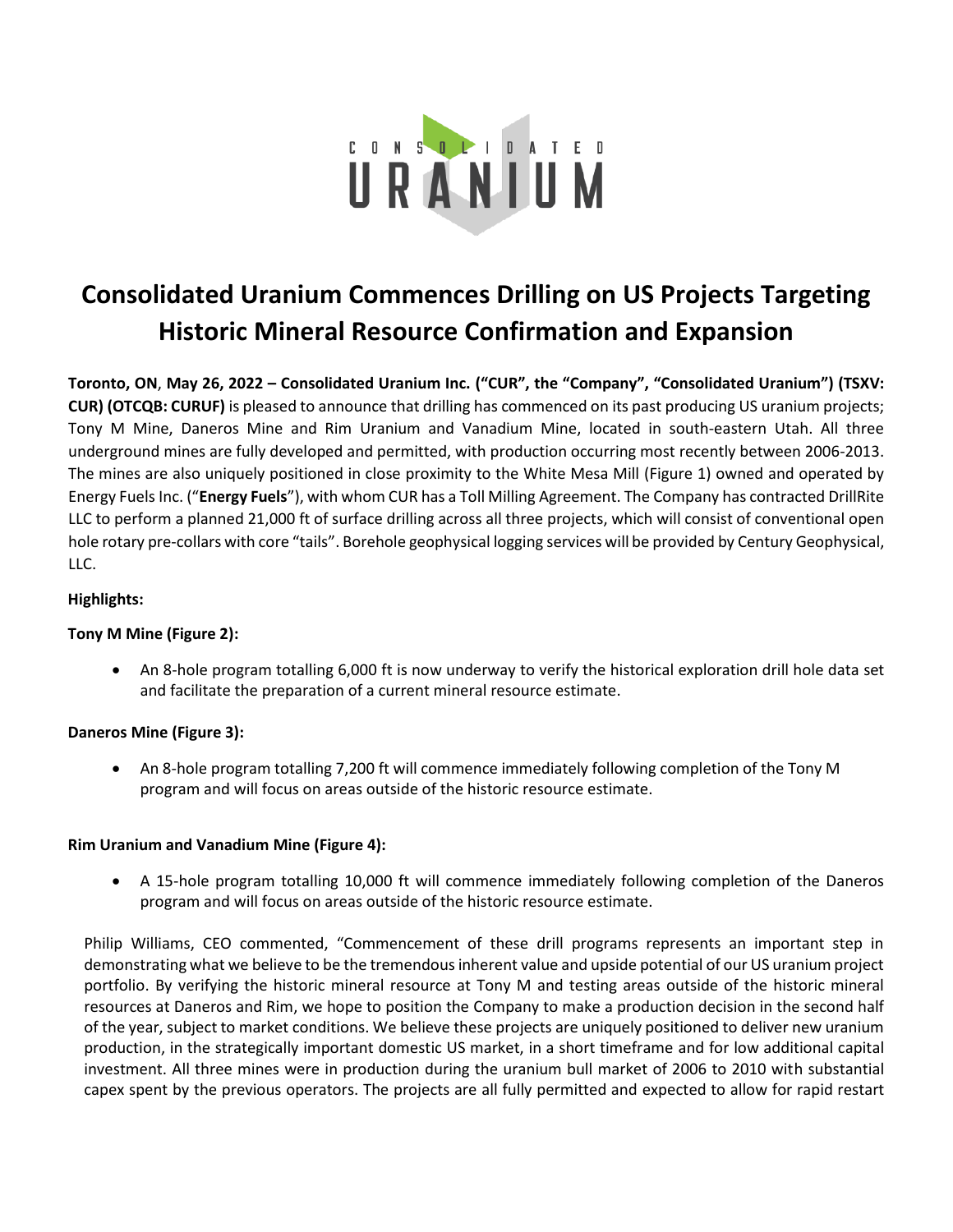following a production decision. Further, our toll-milling agreement with Energy Fuels for processing of our material at the White Mesa Mill, positions CUR as the only conventional uranium developer that can both mine and have its material processed for the ultimate sale of uranium into the market in the near term. In our view, the attributes of these projects, when taken together, set CUR apart from its peers and we are poised to benefit from the expected continued strength in the uranium market."



## **Figure 1: Location of CUR's past producing mines located in close proximity to the White Mesa Mill, the only operating conventional uranium mill in the US.**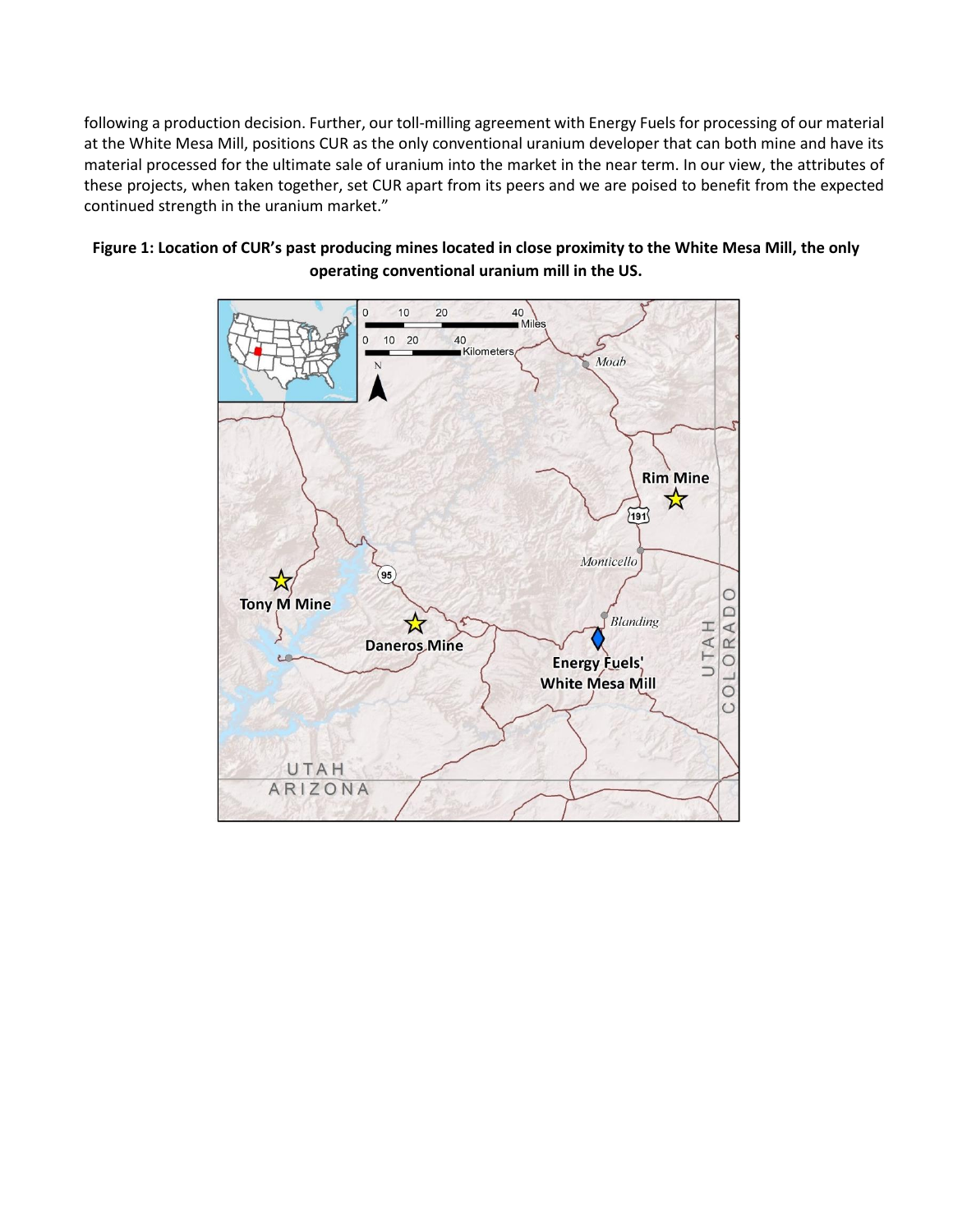**Figure 2: Tony M Uranium Mine located in the Henry Mountains is a large-scale, fully developed and permitted underground mine that produced nearly one million pounds of U3O8 during two different periods of operation, from 1979-1984 and from 2007-2008.**



**Figure 3: Daneros Uranium Mine located in the White Canyon District is a fully developed and permitted underground mine that produced nearly one million pounds of U3O8 during multiple periods of operation, most recently from 2010-2013.**

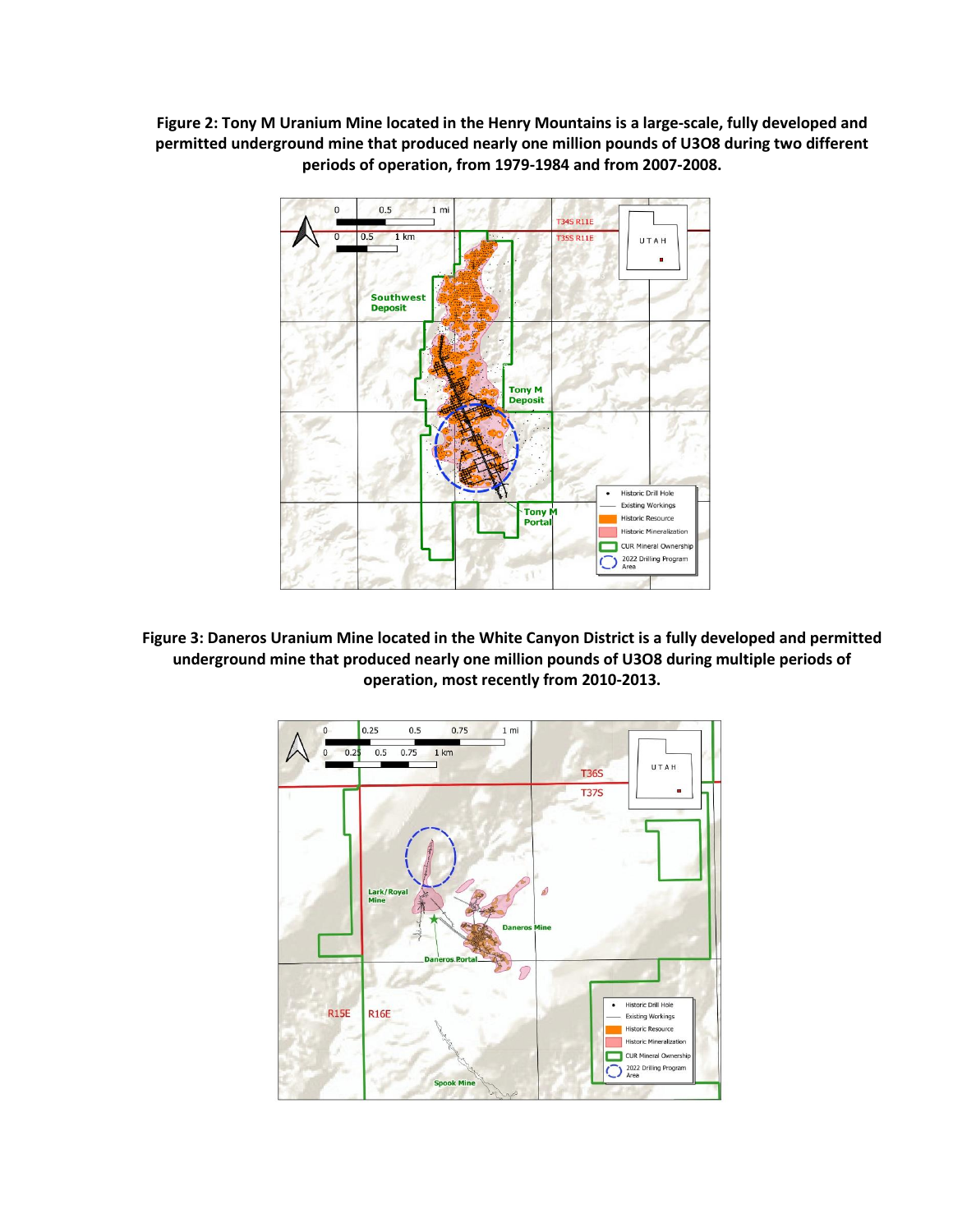**Figure 4: Rim Uranium and Vanadium Mine located in the East Canyon portion of the Uravan Mineral Belt includes a fully developed and permitted underground mine that was most recently in production in 2009.**



## **Qualified Person**

The scientific and technical information contained in this news release was reviewed and approved by Dean T. Wilton, CPG‐7659, who is a "Qualified Person" (as defined in NI 43‐101).

## **About Consolidated Uranium**

Consolidated Uranium Inc. (TSXV: CUR) (OTCQB: CURUF) was created in early 2020 to capitalize on an anticipated uranium market resurgence using the proven model of diversified project consolidation. To date, the Company has acquired or has the right to acquire uranium projects in Australia, Canada, Argentina, and the United States each with significant past expenditures and attractive characteristics for development. Most recently, the Company completed a transformational strategic acquisition and alliance with Energy Fuels Inc., a leading U.S.-based uranium mining company, and acquired a portfolio of permitted, past-producing conventional uranium and vanadium mines in Utah and Colorado. These mines are currently on stand-by, ready for rapid restart as market conditions permit, positioning CUR as a near-term uranium producer.

## **For More Information, Please Contact:**

**Philip Williams Chairman & CEO** [pwilliams@consolidateduranium.com](about:blank)